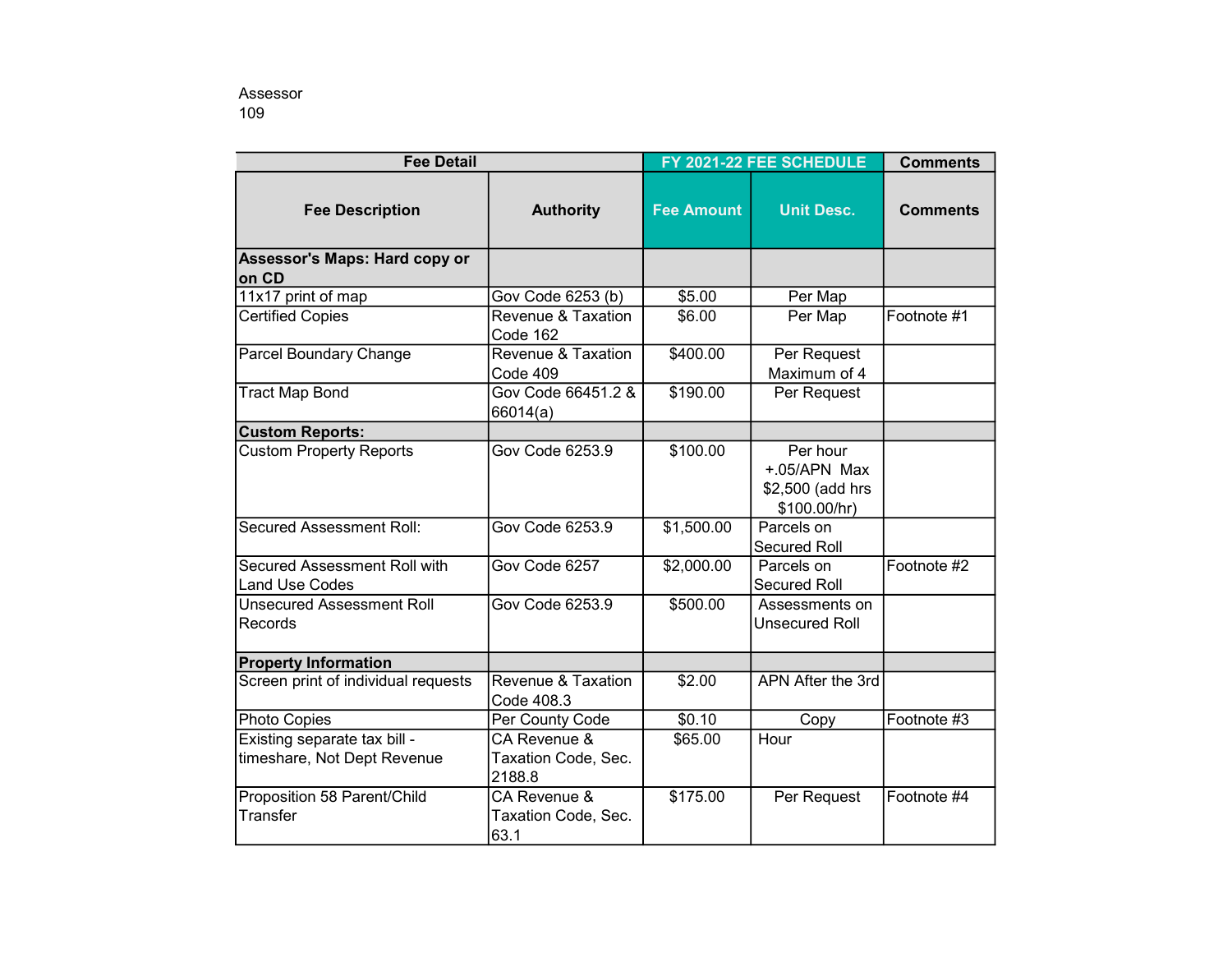Assessor 109

| <b>Fee Detail</b>                          |                                  | FY 2021-22 FEE SCHEDULE |                   | <b>Comments</b> |
|--------------------------------------------|----------------------------------|-------------------------|-------------------|-----------------|
| <b>Fee Description</b>                     | <b>Authority</b>                 | <b>Fee Amount</b>       | <b>Unit Desc.</b> | <b>Comments</b> |
| <b>Historical Aircraft Fee (Statutory)</b> |                                  |                         |                   |                 |
| Historical Aircraft Fee                    | Revenue & Taxation<br>Code 220.5 | \$35.00                 | Per Aircraft      | IFootnote #4    |